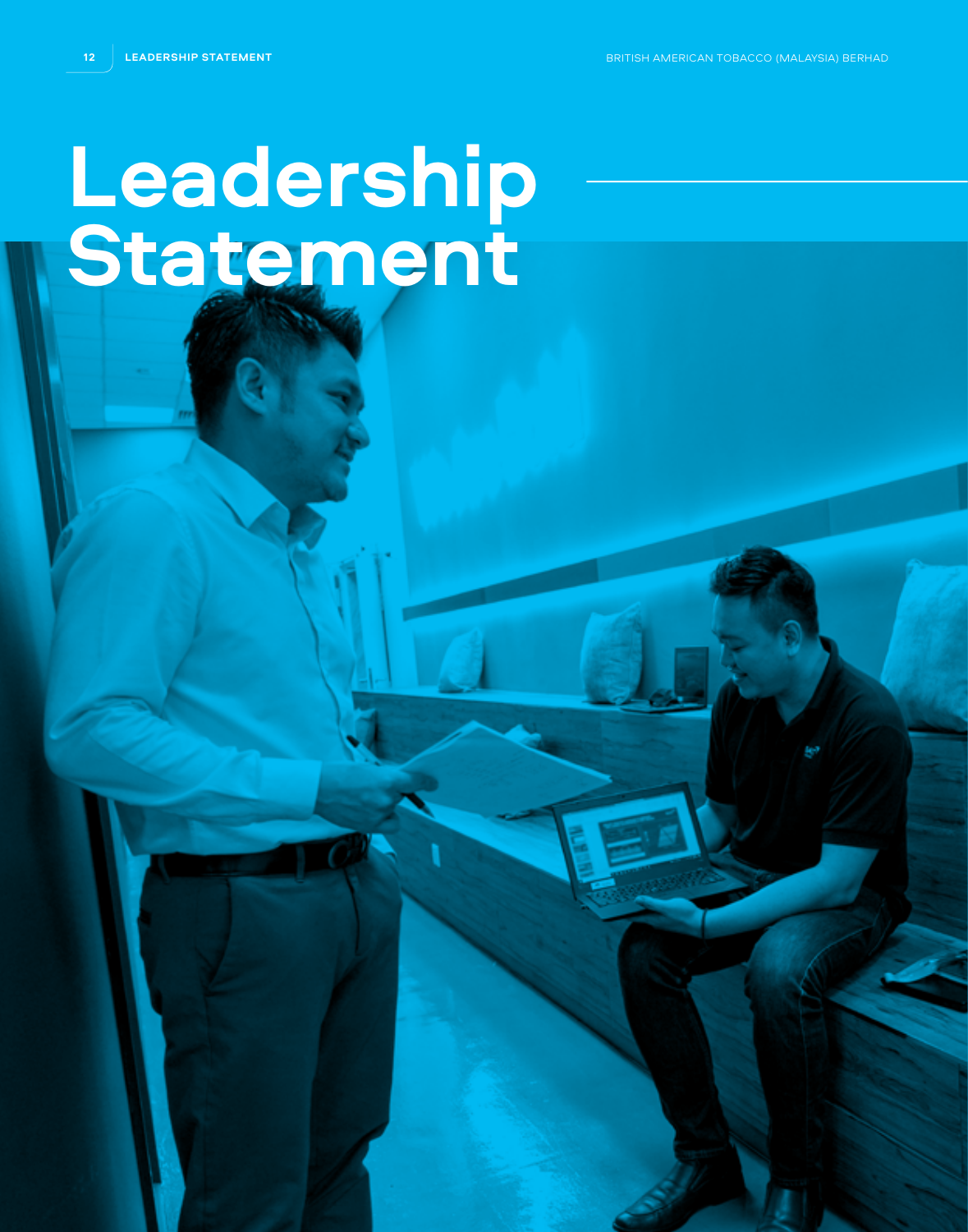

**BAT Malaysia produced a stellar performance in 2021 despite the uncertainties of the pandemic and the effect of the black market on the overall industry. All key financial metrics recorded growth in 2021, with volume growing for the first time since 2002.**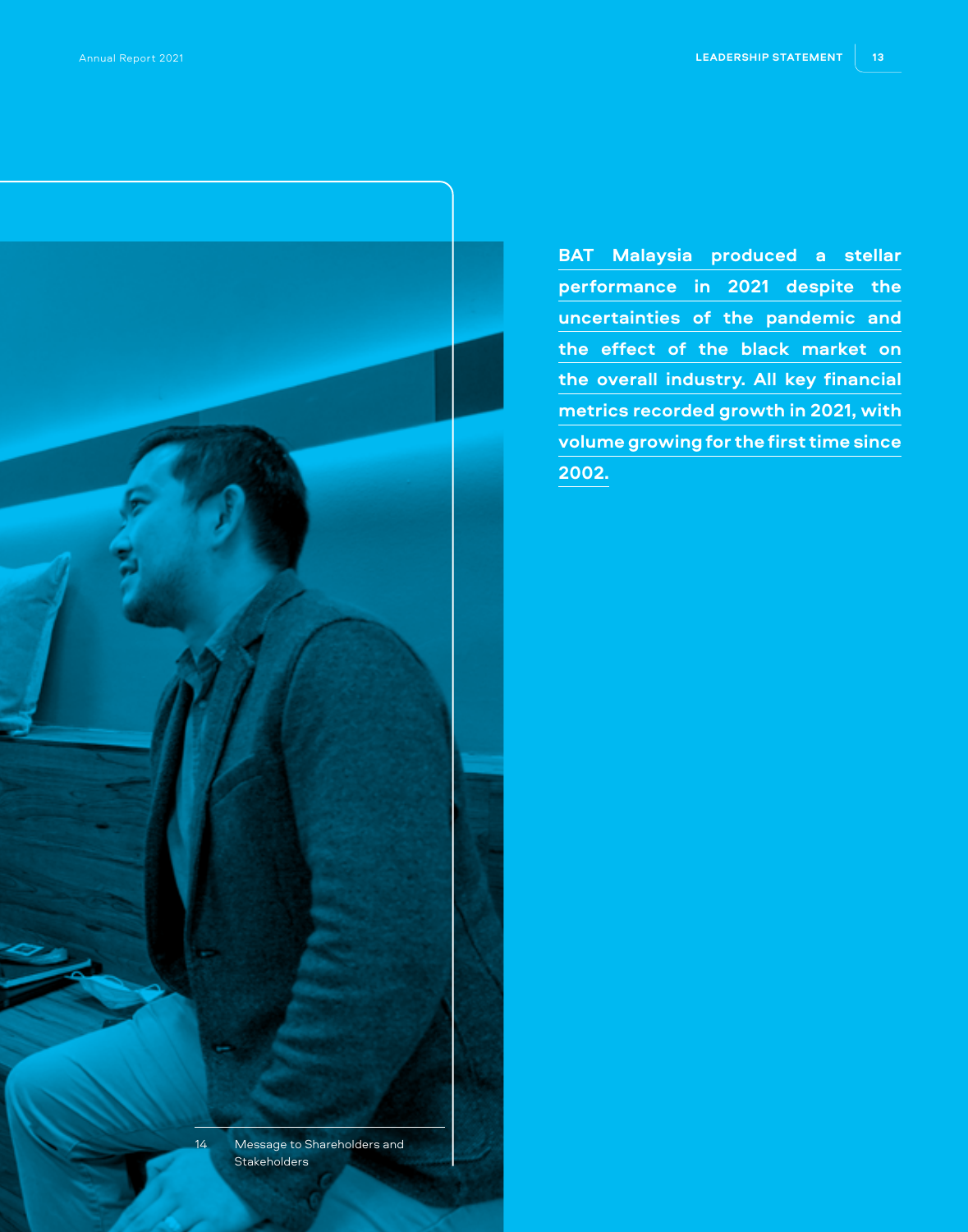## **Message to Shareholders and Stakeholders**

## **Dear Shareholders,**

**On behalf of the Board of** 

**Directors, we are pleased** 

**to present BAT Malaysia's** 

**Annual Report and Financial** 

**Statements for the financial** 

**year ended 31 December 2021.**

**Once again, BAT Malaysia performed remarkably despite a difficult environment. 2021 saw our volume grow for the first time since 2002 and profit grow for the first time since 2015. We truly are building A Better TomorrowTM.**

> **Tan Sri Dato' Seri (Dr.) Aseh bin Haji Che Mat**  (Chairman)